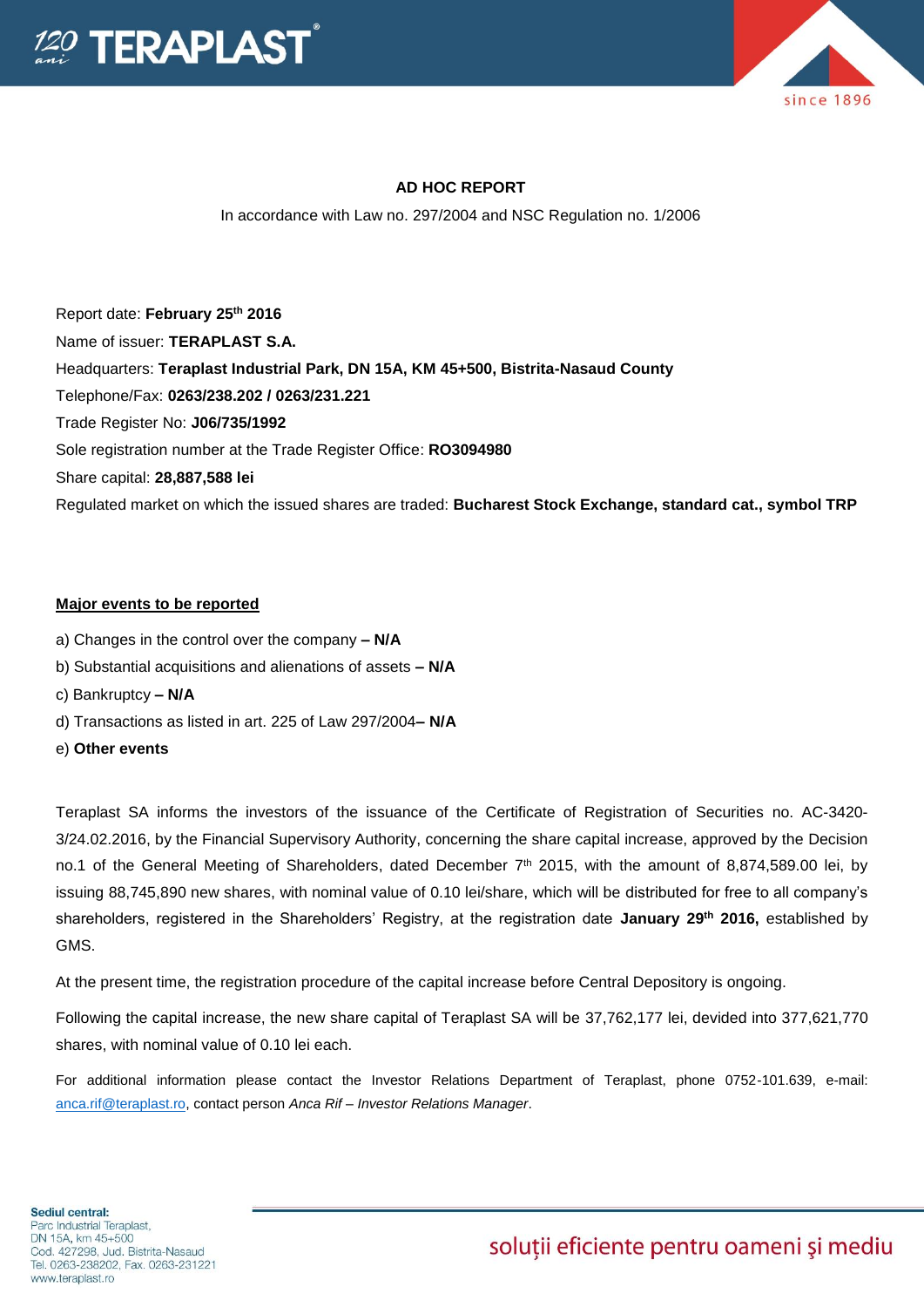**AUTORITATEA DE SUPRAVEGHERE FINANCIARĂ** 

Sectorul Instrumente și Investiții Financiare

# CERTIFICAT DE ÎNREGISTRARE A VALORILOR MOBILIARE

Serviciul Emitenti si Oferte Publice din cadrul ASF certifică înregistrarea următoarelor valori mobiliare:

## ACTIUNI

|                                                                                                                                                                  |               |                                                     | Data înregistrării: 18/06/2008                                                                                                                                                                                                                                                                                                                                                                                                             |  |
|------------------------------------------------------------------------------------------------------------------------------------------------------------------|---------------|-----------------------------------------------------|--------------------------------------------------------------------------------------------------------------------------------------------------------------------------------------------------------------------------------------------------------------------------------------------------------------------------------------------------------------------------------------------------------------------------------------------|--|
| Valoarea nominală:                                                                                                                                               |               | 0,10 Lei                                            | Poziția în registrul ASF: 3596                                                                                                                                                                                                                                                                                                                                                                                                             |  |
| Număr total:                                                                                                                                                     | 377.621.770   |                                                     | 35963<br>Codul ASF al actiunilor:                                                                                                                                                                                                                                                                                                                                                                                                          |  |
| <i><u><b>Inregistrarea</b></u></i>                                                                                                                               | Data          | Număr de acțiuni                                    | Valoarea emisiunii                                                                                                                                                                                                                                                                                                                                                                                                                         |  |
| 1                                                                                                                                                                | 23/05/2008    | 297.875.880                                         | 29.787.588,00 Lei                                                                                                                                                                                                                                                                                                                                                                                                                          |  |
| $\overline{2}$                                                                                                                                                   | 28/08/2013    | $-9.000.000$                                        | -900.000,00 Lei                                                                                                                                                                                                                                                                                                                                                                                                                            |  |
| 3                                                                                                                                                                | 09/02/2016    | 88,745.890                                          | 8.874.589,00 Lei                                                                                                                                                                                                                                                                                                                                                                                                                           |  |
|                                                                                                                                                                  | <b>TOTAL:</b> | 377.621.770                                         | 37.762.177,00 Lei                                                                                                                                                                                                                                                                                                                                                                                                                          |  |
| Societatea:<br>Capitalul social subscris:                                                                                                                        |               | <b>TERAPLAST S.A. BISTRITA</b><br>37.762.177,00 Lei |                                                                                                                                                                                                                                                                                                                                                                                                                                            |  |
|                                                                                                                                                                  |               |                                                     |                                                                                                                                                                                                                                                                                                                                                                                                                                            |  |
|                                                                                                                                                                  |               |                                                     |                                                                                                                                                                                                                                                                                                                                                                                                                                            |  |
| Capitalul social vărsat:                                                                                                                                         |               |                                                     | 37.762.177,00 Lei                                                                                                                                                                                                                                                                                                                                                                                                                          |  |
|                                                                                                                                                                  |               | 3094980                                             |                                                                                                                                                                                                                                                                                                                                                                                                                                            |  |
|                                                                                                                                                                  |               | J06/735/1992                                        |                                                                                                                                                                                                                                                                                                                                                                                                                                            |  |
|                                                                                                                                                                  | 169329        |                                                     |                                                                                                                                                                                                                                                                                                                                                                                                                                            |  |
| <b>BISTRITA</b>                                                                                                                                                  |               |                                                     |                                                                                                                                                                                                                                                                                                                                                                                                                                            |  |
| <b>ROMANA</b>                                                                                                                                                    |               |                                                     |                                                                                                                                                                                                                                                                                                                                                                                                                                            |  |
| Cod unic de înregistrare emitent:<br>Nr. de ordine în registrul comerțului:<br>Cod ASF emitent:<br>Localitatea:<br>Strada:<br><b>BISTRITA-NASAUD</b><br>Județul: |               |                                                     |                                                                                                                                                                                                                                                                                                                                                                                                                                            |  |
|                                                                                                                                                                  |               |                                                     | Emiterea de catre A.S.F. a prezentului certificat de inregistrare a valorilor mobiliare nu reprezinta certificarea legalitatii modului în care<br>au fost efectuate modificarile de capital si nici aprobarea eventualelor cesiuni facute cu încalcarea prevederilor legale si raportate la<br>A.S.F. dupa ce au fost inregistrate la Oficiul Registrului Comertului, nerespectându-se obligatiile legale de raportare la piata pe care se |  |
|                                                                                                                                                                  |               |                                                     | Intreaga raspundere legala revine emitentilor, Consiliilor de Administratie si conducerilor executive ale acestora si institutilor implicate<br>în legalizarea modificarilor de capital, care sunt raspunzatori în fata legii pentru eventualele ilegalitati ce ar putea fi constatate.                                                                                                                                                    |  |
|                                                                                                                                                                  |               | Data emiterii: 24/02/2016                           |                                                                                                                                                                                                                                                                                                                                                                                                                                            |  |
| tranzactioneaza actiunile societatii si de inregistrare la A.S.F.<br>Număr: AC - 3420 - 3                                                                        |               | Presedinte                                          |                                                                                                                                                                                                                                                                                                                                                                                                                                            |  |

Parc Industrial Teraplast, DN 15A, km 45+500 Cod. 427298, Jud. Bistrita-Nasaud Tel. 0263-238202, Fax. 0263-231221 www.teraplast.ro

Sedi

Depthison of the property of

## soluții eficiente pentru oameni și mediu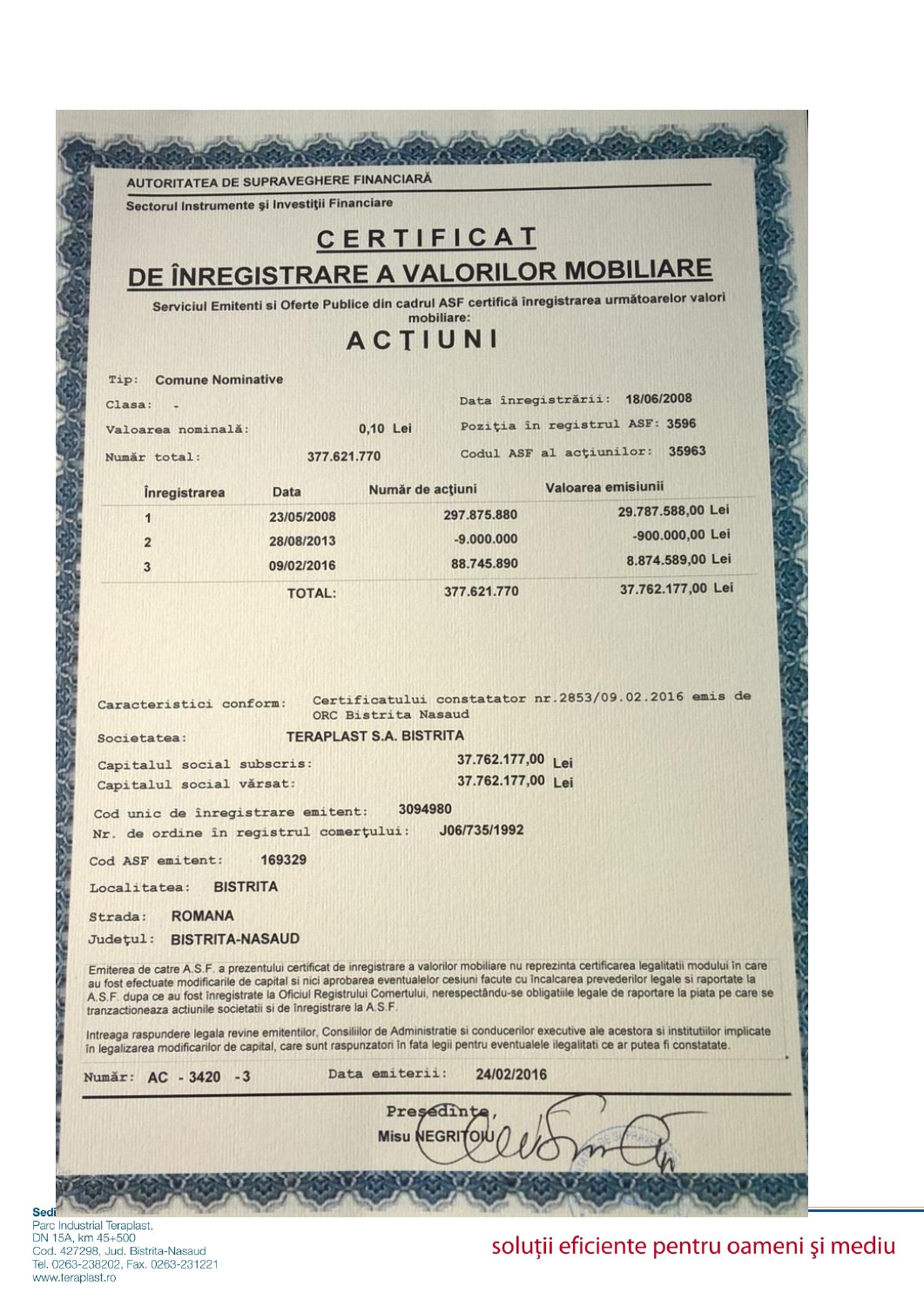| AUTORITATEA DE SUPRAVEGHERE FINANCIARĂ                                            | Certificat numărul: AC-3420 -3 |                  |
|-----------------------------------------------------------------------------------|--------------------------------|------------------|
| Sectorul Instrumente și Investiții Financiare                                     |                                |                  |
| <b>STRUCTURA ACTIONARIATULUI</b>                                                  |                                |                  |
|                                                                                   |                                |                  |
| conform Certificatului constatator nr.2853/09.02.2016 emis de ORC Bistrita Nasaud |                                |                  |
|                                                                                   |                                |                  |
| Emitentul: TERAPLAST S.A. BISTRITA                                                |                                |                  |
| este înregistrat la A.S.F. cu următoarea structură de proprietate:                |                                |                  |
|                                                                                   | Dețineri de capital            |                  |
| Acționari                                                                         |                                |                  |
|                                                                                   |                                | Pondere din      |
|                                                                                   | Nr. acțiuni                    | capitalul social |
| PERSOANE FIZICE SI JURIDICE                                                       | 377.621.770                    | 100 %            |
|                                                                                   |                                |                  |
| 24/02/2016                                                                        |                                |                  |
| Data:                                                                             |                                |                  |
|                                                                                   | Presedinte,<br>Misu NEGRITOIU  |                  |
|                                                                                   |                                |                  |
|                                                                                   |                                |                  |
|                                                                                   |                                |                  |
|                                                                                   |                                |                  |
|                                                                                   |                                |                  |
|                                                                                   |                                |                  |
|                                                                                   |                                |                  |
|                                                                                   |                                |                  |
|                                                                                   |                                |                  |
|                                                                                   |                                |                  |
|                                                                                   |                                |                  |
|                                                                                   |                                |                  |
|                                                                                   |                                |                  |
|                                                                                   |                                |                  |
|                                                                                   |                                |                  |
|                                                                                   |                                |                  |

Sediul central:<br>Parc Industrial Teraplast,<br>DN 15A, km 45+500<br>Cod. 427298, Jud. Bistrita-Nasaud<br>Tel. 0263-238202, Fax. 0263-231221 www.teraplast.ro

soluții eficiente pentru oameni și mediu